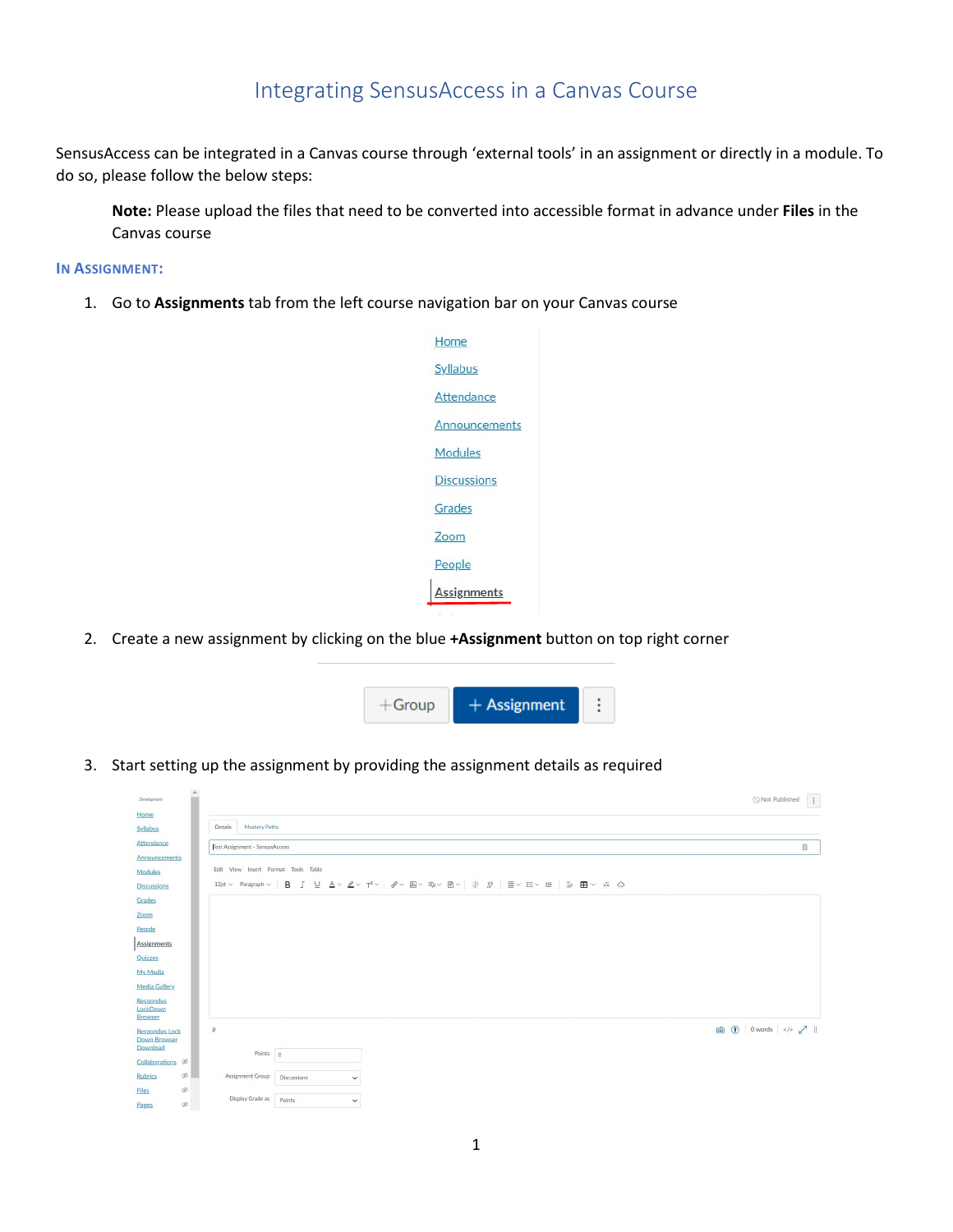4. In this window, under **Submission Type**, select **External Tool** from the drop-down menu.

| <b>Submission Type</b> | <b>External Tool</b>         | $\check{ }$ |  |
|------------------------|------------------------------|-------------|--|
|                        | <b>External Tool Options</b> |             |  |

5. Under External Tool Options, type **SensusAccess** in the **Enter or find an External Tool URL** and click **Find**

| <b>Submission Type</b> |   | <b>External Tool</b>                                                      |      |
|------------------------|---|---------------------------------------------------------------------------|------|
|                        |   | <b>External Tool Options</b><br><b>Enter or find an External Tool URL</b> |      |
|                        |   |                                                                           |      |
|                        | Ê | sensusaccess                                                              | Find |
|                        |   | <b>2</b> Load This Tool In A New Tab                                      |      |

6. A new window called **Configure External Tool** will open with a list of all the external tools. Choose **SensusAccess** from this list and click on the blue **Select** button

| Submission Type  | <b>External Tool</b>                                                      |                                                                                                                                                                                                                                                     |               |
|------------------|---------------------------------------------------------------------------|-----------------------------------------------------------------------------------------------------------------------------------------------------------------------------------------------------------------------------------------------------|---------------|
|                  | <b>External Tool Options</b>                                              |                                                                                                                                                                                                                                                     |               |
|                  | Enter or find an External Tool URL                                        |                                                                                                                                                                                                                                                     |               |
|                  | P.<br>sensusaccess                                                        | Eind                                                                                                                                                                                                                                                |               |
|                  |                                                                           | Configure External Tool                                                                                                                                                                                                                             | $\times$      |
|                  | M Load This Tool In A New Tab                                             |                                                                                                                                                                                                                                                     | Δ             |
| mission Attempts | <b>Allowed Attempts</b>                                                   | Select a tool from the list below, or enter a URL for an<br>external tool you already know is configured with Basic LTI to<br>add a link to it to this module.<br>A very handy tool for creating seating charts and<br>keeping track of attendance. |               |
|                  | <b>Unlimited</b>                                                          | <b>SensusAccess</b>                                                                                                                                                                                                                                 |               |
|                  |                                                                           | <b>Student Evaluation of Teaching (SET)</b>                                                                                                                                                                                                         |               |
|                  |                                                                           | <b>Student Input on Teaching</b>                                                                                                                                                                                                                    |               |
| oderated Grading | Moderated Grading                                                         | <b>LibApps Library Content</b><br>Add content from LibGuides. E-Reserves. LibCal.<br>and LibAnswers directly into your LMS course                                                                                                                   |               |
|                  | Allow moderator to review multiple inc<br>grades for selected submissions | Cancel                                                                                                                                                                                                                                              | <b>Select</b> |

7. Now, the SensusAccess URL will be linked to the assignment. Check **Load This Tool in a New Tab** option to open the SensusAccess webpage in a new tab on the browser.

| <b>Submission Type</b> |   | <b>External Tool</b><br>$\check{ }$                                       |      |
|------------------------|---|---------------------------------------------------------------------------|------|
|                        |   | <b>External Tool Options</b><br><b>Enter or find an External Tool URL</b> |      |
|                        | P | https://lti.sensusaccess.com                                              | Find |
|                        |   | C Load This Tool In A New Tab                                             |      |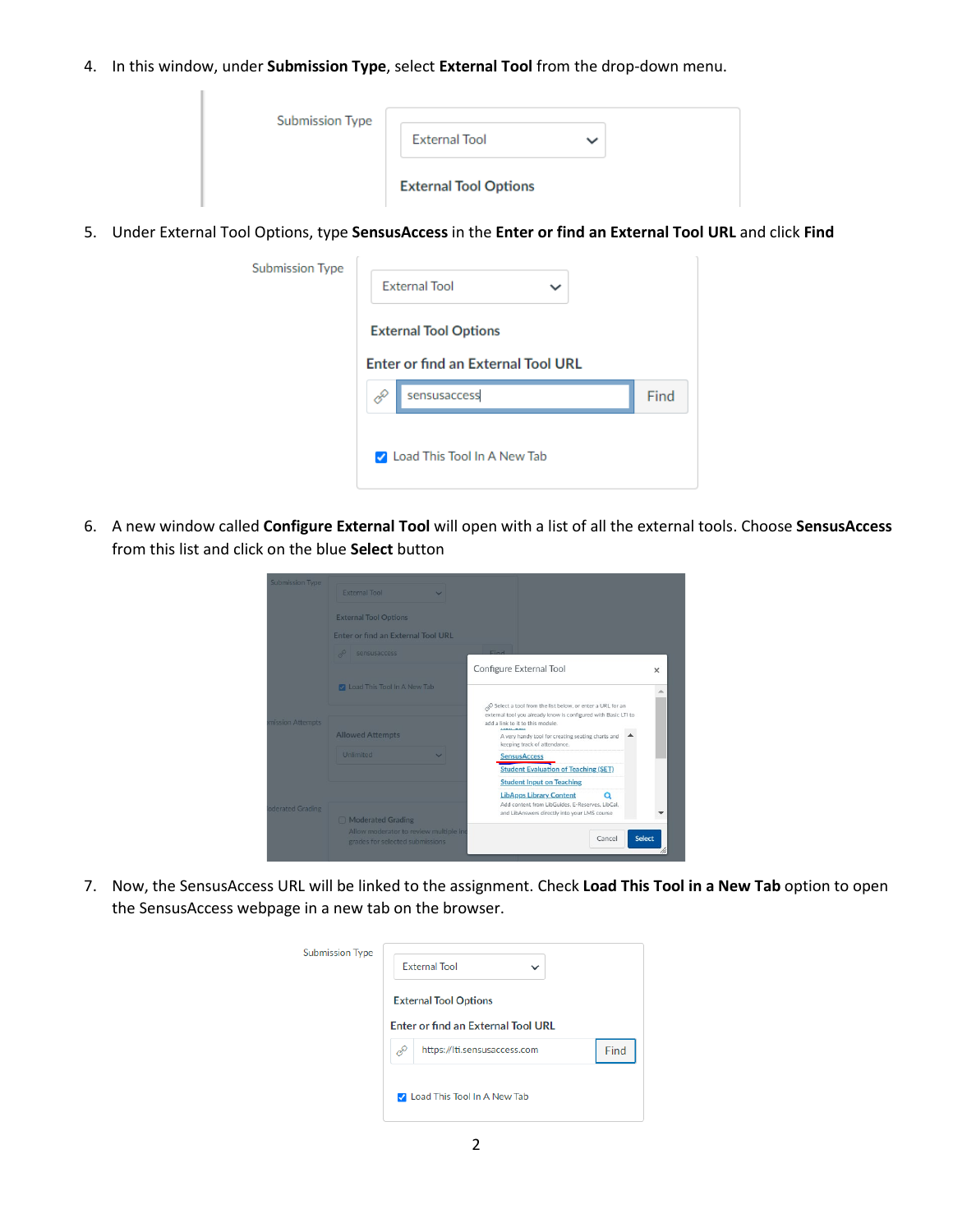8. Once, all other assignment settings are filled in, click on **Save or Save & Publish** to make the assignment available for students

| Save | Cancel Save & Publish |  |
|------|-----------------------|--|

9. Once the assignment is set up, it will appear on Assignments tab

| Development<br>Home           | $\frac{11}{2}$ $\bullet$ Discussions                                                             | 10% of Total<br>$+ +$ |
|-------------------------------|--------------------------------------------------------------------------------------------------|-----------------------|
| Syllabus                      | <b>Group Discussion: [Title Here]</b><br>非家<br>Multiple Modules                                  | ◙                     |
| Attendance<br>Announcements   | <b>Sample Assignment 01</b><br><b>I</b> P<br>Due Jan 13 at 11:59pm   10 pts                      | ◉                     |
| Modules<br><b>Discussions</b> | <b>Weekly Discussion: Please submit one document per group</b><br>Due Jan 22 at 11:59pm   10 pts | $\bullet$<br>- 1      |
| Grades<br>Zoom                | <b>Roll Call Attendance</b><br>E<br>100 pts                                                      | $\bullet$             |
| People<br>Assignments         | B.<br><b>Test Assignment - SensusAccess</b><br>$\mathbb{E}_{\mathcal{C}}$                        | - 1<br>∾              |

10. By clicking on it, the SensusAccess will open up in a new browser tab.

| fillisensusaccess.com<br>$\mathcal{C}$<br>$\bigcap$                                                                                                                                                                                                                          | Q @ ☆   ■ B O G ↑ S W   B + *    |
|------------------------------------------------------------------------------------------------------------------------------------------------------------------------------------------------------------------------------------------------------------------------------|----------------------------------|
| Bookmarks <sub>201</sub> Inbox (48) - dasgup (2) Instructor Guide Ca (3) Chatructure Status - (2) Microsoft Stream <b>En</b> Tier 2   Microsoft Te                                                                                                                           | Other bookmarks<br>$\mathcal{D}$ |
|                                                                                                                                                                                                                                                                              |                                  |
| Follow the steps below to have your document converted into an alternative, accessible format. Please note that only documents from the current course are<br>available for conversion. The conversion will start automatically after selecting the desired delivery method. |                                  |
| Return to course                                                                                                                                                                                                                                                             |                                  |
| File selection                                                                                                                                                                                                                                                               |                                  |
| File<br>--File selection--<br>$\check{~}$                                                                                                                                                                                                                                    |                                  |
|                                                                                                                                                                                                                                                                              |                                  |

11. From the file selection dropdown, select the file that needs to be converted to accessible format.

Follow the steps below to have your document converted into an alternative, accessible format. Please note that only documents from the current course are available for conversion. The conversion will start automatically after selecting the desired delivery method.

|                | Return to course                                                                                                                                                                                                                                                                                                                                                                                                                                                                                                                                                                                                                                                                                                                                                                                                           |  |
|----------------|----------------------------------------------------------------------------------------------------------------------------------------------------------------------------------------------------------------------------------------------------------------------------------------------------------------------------------------------------------------------------------------------------------------------------------------------------------------------------------------------------------------------------------------------------------------------------------------------------------------------------------------------------------------------------------------------------------------------------------------------------------------------------------------------------------------------------|--|
| File selection |                                                                                                                                                                                                                                                                                                                                                                                                                                                                                                                                                                                                                                                                                                                                                                                                                            |  |
| File           | -File selection--<br>$\checkmark$                                                                                                                                                                                                                                                                                                                                                                                                                                                                                                                                                                                                                                                                                                                                                                                          |  |
|                | --File selection--<br>course files/Actitudes y parámetros ante el trabajo.pdf<br>course files/Alexander_Chapter 2 - WOD.pdf<br>course files/barcodebanner(1).png<br>course files/Bienes y servicios.pdf<br>course files/Birmingham 2000.pdf<br>course files/Bould 2007.pdf<br>course files/Capítulp 1 y 2.pdf<br>course files/Carta de presentación.pdf<br>course files/Crenshaw 1991.pdf<br>course files/Cultura- Familia.pdf<br>course files/De Genova on Nihilism.pdf<br>course files/Dialectic of Sex Firestone.pdf<br>course files/Earnest and Rosenau 2000.pdf<br>course files/Efficient and Effective Reading.pdf<br>course files/Ejemplos de curricula.pdf<br>course files/Ejercicio de comprensión auditiva.docx<br>course files/Ejercicio de corrección .doc<br>course files/El contexto hispano. Primer día.pdf |  |
|                | course files/El hombre, la mujer y el empleo.Aspectos diversos.pdf                                                                                                                                                                                                                                                                                                                                                                                                                                                                                                                                                                                                                                                                                                                                                         |  |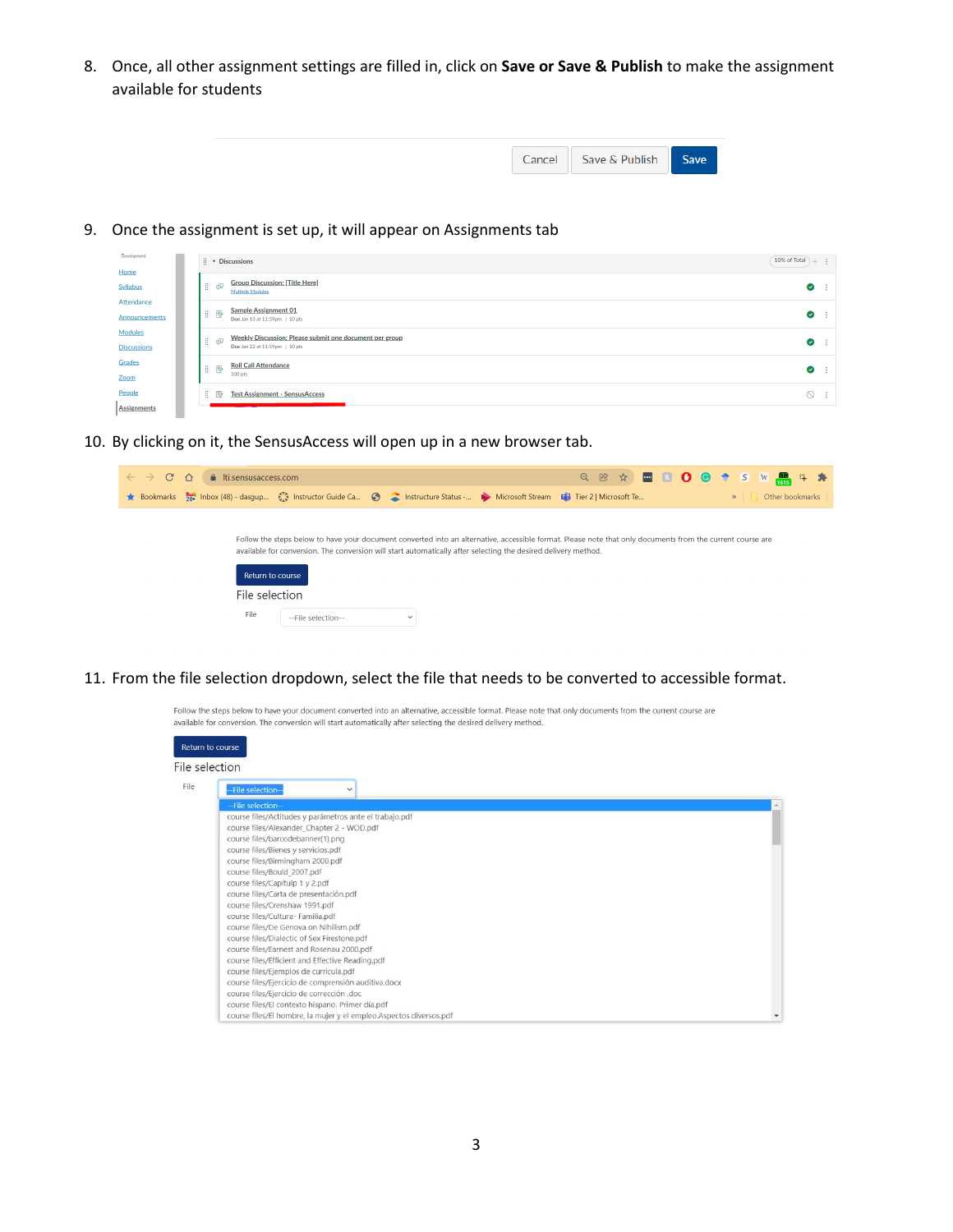12. Once the file is selected, several accessible format options will pop up. Select the option as required and the file will be converted accordingly.

| Follow the steps below to have your document converted into an alternative, accessible format. Please note that only documents from the current course are<br>available for conversion. The conversion will start automatically after selecting the desired delivery method. |                 |  |  |  |  |  |
|------------------------------------------------------------------------------------------------------------------------------------------------------------------------------------------------------------------------------------------------------------------------------|-----------------|--|--|--|--|--|
| Return to course                                                                                                                                                                                                                                                             |                 |  |  |  |  |  |
| File selection                                                                                                                                                                                                                                                               |                 |  |  |  |  |  |
| File<br>course files/Birmingham 2000.pc $\sim$                                                                                                                                                                                                                               |                 |  |  |  |  |  |
| Requested conversion                                                                                                                                                                                                                                                         |                 |  |  |  |  |  |
| Accessibility conversion                                                                                                                                                                                                                                                     | MP <sub>3</sub> |  |  |  |  |  |
| E-book                                                                                                                                                                                                                                                                       | <b>Braille</b>  |  |  |  |  |  |

13. Once the conversion is complete, an email confirmation with a downloadable link will come in the user inbox.

|                                                                                                                                                                    | Sensus Access: Result of the Accessibility conversion of Cultura-+Familia.pdf                                                                                                        |  |  |                   |  |  |  |  |
|--------------------------------------------------------------------------------------------------------------------------------------------------------------------|--------------------------------------------------------------------------------------------------------------------------------------------------------------------------------------|--|--|-------------------|--|--|--|--|
|                                                                                                                                                                    | SensusAccess <pony@sensusaccess.com><br/>Mon 1/31/2022 11:59 AM<br/>To: Shilpa Das Gupta</pony@sensusaccess.com>                                                                     |  |  | $A \rightarrow A$ |  |  |  |  |
|                                                                                                                                                                    | <b>EXTERNAL EMAIL:</b> Use caution with links and attachments.                                                                                                                       |  |  |                   |  |  |  |  |
|                                                                                                                                                                    | <b>SensusAccess</b>                                                                                                                                                                  |  |  |                   |  |  |  |  |
|                                                                                                                                                                    | The document has been successfully handled by the Accessibility conversion process.                                                                                                  |  |  |                   |  |  |  |  |
| The source file was Cultura-+Familia.pdf. You can find the resulting file at<br>https://api.sensusaccess.com/job/GetResult?id=3ad3680c-b782-ec11-a655-00e04c682c0e |                                                                                                                                                                                      |  |  |                   |  |  |  |  |
| The result file will be deleted within 7 days of receiving this email.                                                                                             |                                                                                                                                                                                      |  |  |                   |  |  |  |  |
|                                                                                                                                                                    | <b>Conversion summary</b>                                                                                                                                                            |  |  |                   |  |  |  |  |
| Target format: doc - Microsoft Word                                                                                                                                |                                                                                                                                                                                      |  |  |                   |  |  |  |  |
|                                                                                                                                                                    | The request was submitted to sdg@american.edu                                                                                                                                        |  |  |                   |  |  |  |  |
|                                                                                                                                                                    | Please note that the file is made available strictly for personal, non-commercial use. You are not allowed to<br>distribute the file to others or to use it for commercial purposes. |  |  |                   |  |  |  |  |

**Note:** When using the first time from Canvas, SensusAccess will request to authorize. Click on the blue authorize button to proceed.



## **IN MODULE:**

 $\mathbb{R}^2$ 

14. Go to **Modules** tab from the left course navigation bar on your Canvas course and click on the grey + button on the right side corner of the module title.

| Development        |                |                                                                |                   |           |      |
|--------------------|----------------|----------------------------------------------------------------|-------------------|-----------|------|
| Home               |                | Fig. v Test: Welcome to Course                                 | Complete One Item |           |      |
| Syllabus           |                | ■ ■ Hi Everyone!!                                              |                   | ◙         | - 11 |
| Attendance         |                |                                                                |                   |           |      |
| Announcements      | $\mathbb{R}^n$ | <b>Canvas Quick Start Guide   Canvas   Instructure</b><br>View |                   | ☑         | - 11 |
| Modules            | ‼ क्र          | <b>Share your concerns and questions</b>                       |                   |           | - 11 |
| <b>Discussions</b> |                | Contribute                                                     |                   | $\bullet$ |      |